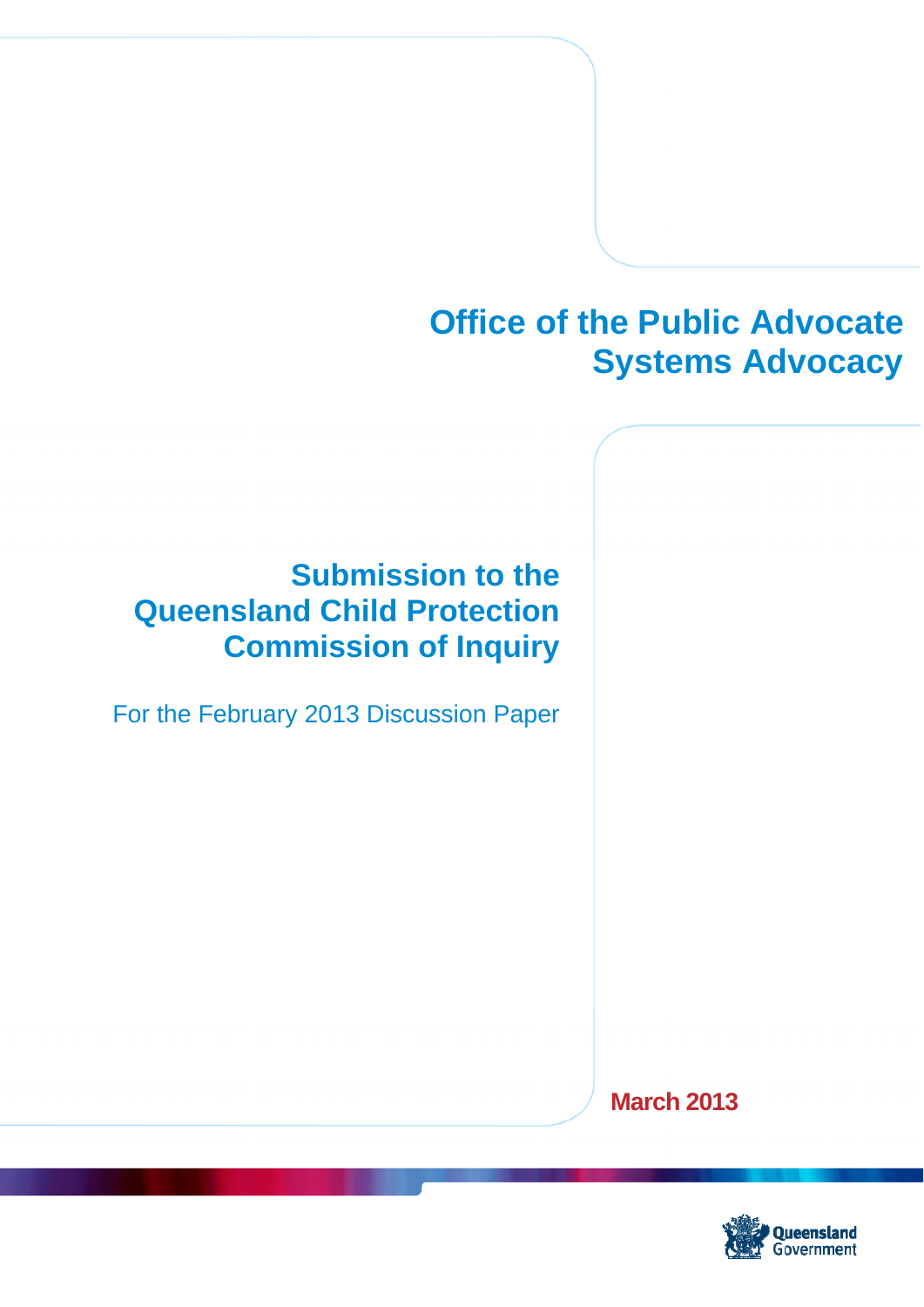### **Interest of the Public Advocate**

The Public Advocate was established by the *Guardianship and Administration Act 2000* to undertake systems advocacy on behalf of adults with impaired decision‐making capacity in Queensland. The primary role of the Public Advocate is to promote and protect the rights, autonomy and participation of Queensland adults with impaired decision-making capacity (the adults) in all aspects of community life.

More specifically, the functions of the Public Advocate are:

- Promoting and protecting the rights of the adults with impaired capacity;
- Promoting the protection of the adults from neglect, exploitation or abuse;
- Encouraging the development of programs to help the adults reach their greatest practicable degree of autonomy;
- Promoting the provision of services and facilities for the adults; and
- $\bullet$  Monitoring and reviewing the delivery of services and facilities to the adults.<sup>1</sup>

In 2013, there are approximately 114,000 Queensland adults with impaired decision-making capacity.<sup>23</sup> This vulnerable cohort includes people with a disability or mental health issues and young adults who have been previously subject to a child protection order or child guardianship.

Queensland adults with impaired decision‐making capacity are among the most disadvantaged people in the community. An unacceptably high level of disadvantage is experienced across a range of social and economic indicators. This disadvantage significantly reduces quality of life and opportunities for social and economic participation. It also increases the risk of social exclusion, abuse, neglect and exploitation.

There are choices to be made about where to put effort and emphasis to address disadvantage and exclusion, given competing priorities and scarce resources. Investment in preventative models should be a high priority and advanced given that early system responses are more effective and enduring than crisis intervention. They can achieve improved life outcomes and reduce the risk of entry into expensive and resource intensive systems.

More broadly, there is an immediate need for all levels of government, across all sectors, to invest in an integrated and sustainable social system that ensures access to social, economic, civic and specialist resources for people with impaired decision‐making capacity, their families and support networks. This is a primary way to promote inclusion, protect rights and interests, and reduce risks of abuse, neglect and exploitation.

### **Position of the Public Advocate**

I commend the Queensland Child Protection Commission of Inquiry for its work in reviewing the effectiveness of Queensland's child protection system and mapping its future direction. I wholeheartedly support any reforms that promote and pursue the best possible protection for children and young people, and enable increased support for families.

Adults are the focal point of the systems advocacy for which I have responsibility, however many of the principles, strategies and policies that I support can be extended to children and young people. Delivering the best possible supports to children and young people, and their families through effective systems may mitigate the trajectory of some young people into an adult life of chronic disadvantage and minimise contact with the guardianship, criminal justice, mental health, disability and other systems. The position I have detailed in this submission draws attention to some of the systems issues evident in the Queensland Child Protection Commission of Inquiry Discussion Paper (the Discussion Paper).

### **Reducing Demand on the Tertiary System**

I unreservedly agree that the most appropriate way to deal with child abuse and neglect is through prevention. I also acknowledge the challenges associated with balancing preventative interventions and reactive tertiary child protection services, particularly given the vulnerability of children and young people, and the responsibility to protect them from harm.

<sup>&</sup>lt;sup>1</sup> Section 209, *Guardianship and Administration Act 2000* (Qld).<br><sup>2</sup> Australian Bureau of Statistics 2012, *Microdata: Disability, Ageing and Carers, Australia 2009*, Cat No. 4430.0.30.002, Australian Bureau of Statistic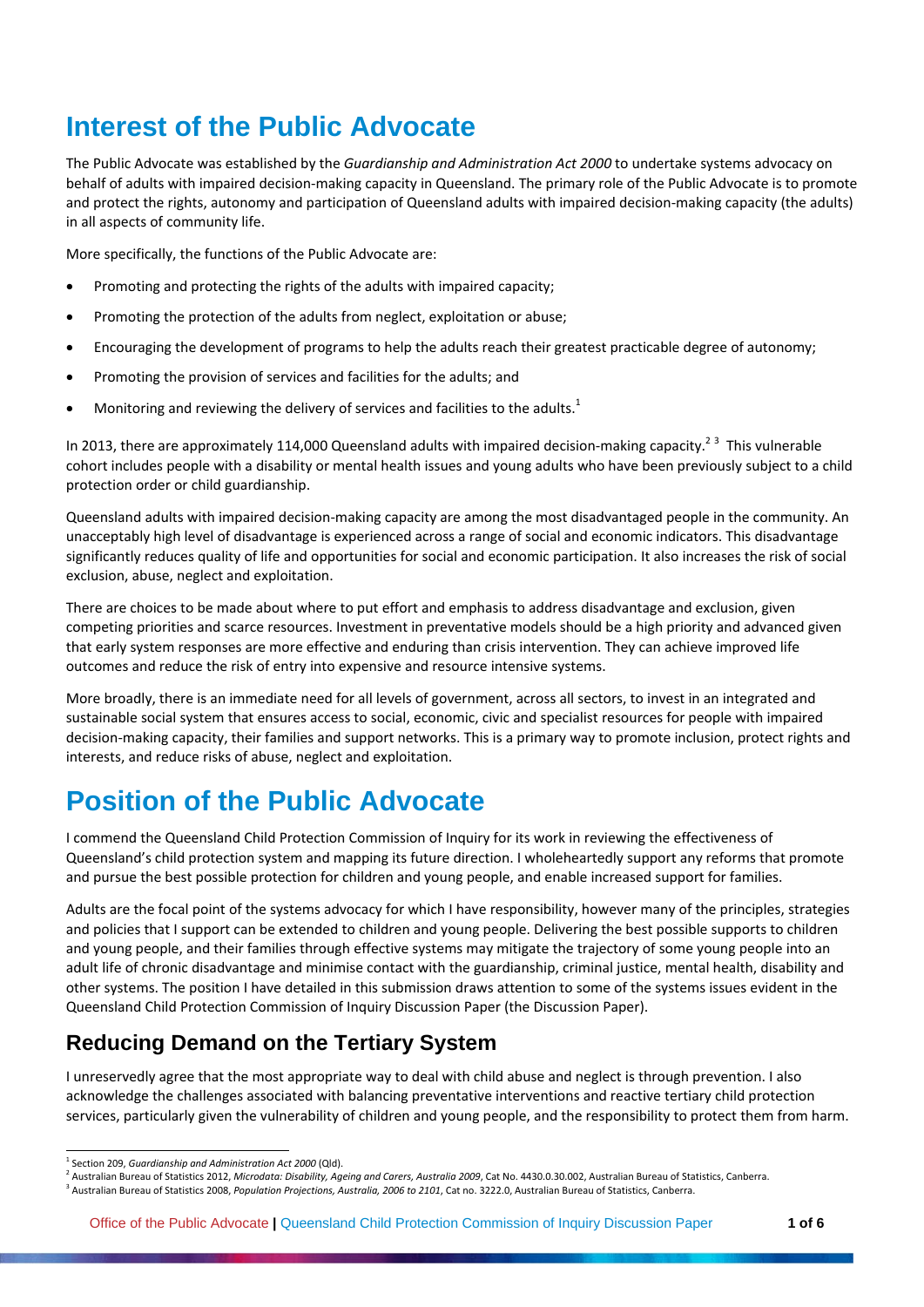The Discussion Paper highlights the need for increased focus on, and funding of, secondary services. Additional financial resources, coupled with an expansion of early intervention and prevention services and an increase in the number of locations in which they are available, should partially alleviate the escalation of demand for tertiary child protection services. Most importantly, these enhancements should also contribute to improved outcomes for children and young people, and their families.

Unfortunately, the issue of individuals and families experiencing difficulties navigating and accessing services is not unique to the child protection system. It is commonly experienced by Queenslanders interacting with other human service systems and is clearly an issue requiring the government's attention. The provision of effective services is inconsequential if they are not accessible by the people they are designed to support.

Improved access to services, through increased geographical availability and lower threshold criteria, is critical to ensuring effective early intervention and prevention responses. In accordance with this, I support the lowering of referral thresholds for early intervention services. Interventions cannot be defined as 'early' if the needs of families are already too complex for the intervention to be effective.

The Discussion Paper recognises that 'no single service or agency is in a position to respond effectively to all the needs of vulnerable children and families all the time'.<sup>4</sup> I strongly agree with this principle. An effective system is the shared responsibility of multiple agencies, as well as non‐government organisations and the community sector more generally. A more inclusive and outcomes‐focussed approach to the delivery of child protection services is needed to ensure the efficient and effective provision of appropriate support.

I support the proposal to connect secondary services with universal primary prevention services that are available to all children and young people, and their families. This may help address service access issues, assist with identifying vulnerable or at‐risk children and young people, and enable intervention at an earlier stage.

I also support the pursuit of a coordinated secondary service system. The current fragmentation of the sector requires address through a coordinated and integrated approach. This should improve outcomes for vulnerable children and young people, and their families, and reduce long‐term demand on the tertiary system.

Stakeholders generally recognise the poorer outcomes for children and young people who have been subject to out-of-home care. The disadvantage they experience can significantly reduce their quality of life and opportunities in their adult life. It also increases the risk of homelessness, unemployment, mental health issues, impaired decision‐making capacity and contact with the criminal justice and guardianship systems.

I support the proposal to expand secondary services for high‐needs children and young people, and their families, and the development and coordination of early intervention services, and to strengthening their interface with primary services. Investment in preventative approaches should be a high priority as they are more effective than reactive, tertiary responses and can lead to improved outcomes in adult life.

#### **Parents with a disability**

The freedom to reproduce and the right to create a family are both articulated in numerous human rights instruments to which Australia is a party, for example, the United Nations Convention on the Rights of Persons with Disabilities (Article 23), the United Nations Convention on the Elimination of All Forms of Discrimination against Women (Article 16), the United Nations International Covenant on Civil and Political Rights (Article 23) and the United Nations International Covenant on Economic, Social and Cultural Rights (Article 10).<sup>5</sup> Despite this, Australian women with disabilities *'have been and continue to* be perceived as asexual, dependent, recipients of care rather than care-aivers, and generally incapable of looking after *children'*. 6

<sup>&</sup>lt;sup>4</sup> Queensland Child Protection Commission of Enquiry 2013, Queensland Child Protection Commission of Enquiry Discussion Paper, State of Queensland, Brisbane.<br><sup>5</sup> Women with Disabilities Australia 2013, Submission to the C

 $^6$  Women with Disabilities Australia 2013, Submission to the CRPD Committee  $g^{th}$  Session, 15<sup>th</sup>-19<sup>th</sup> April 2013, Half Day of General Discussion on Women and Girls with Disabilities, Women with Disabilities Australia, Tasmania, p5.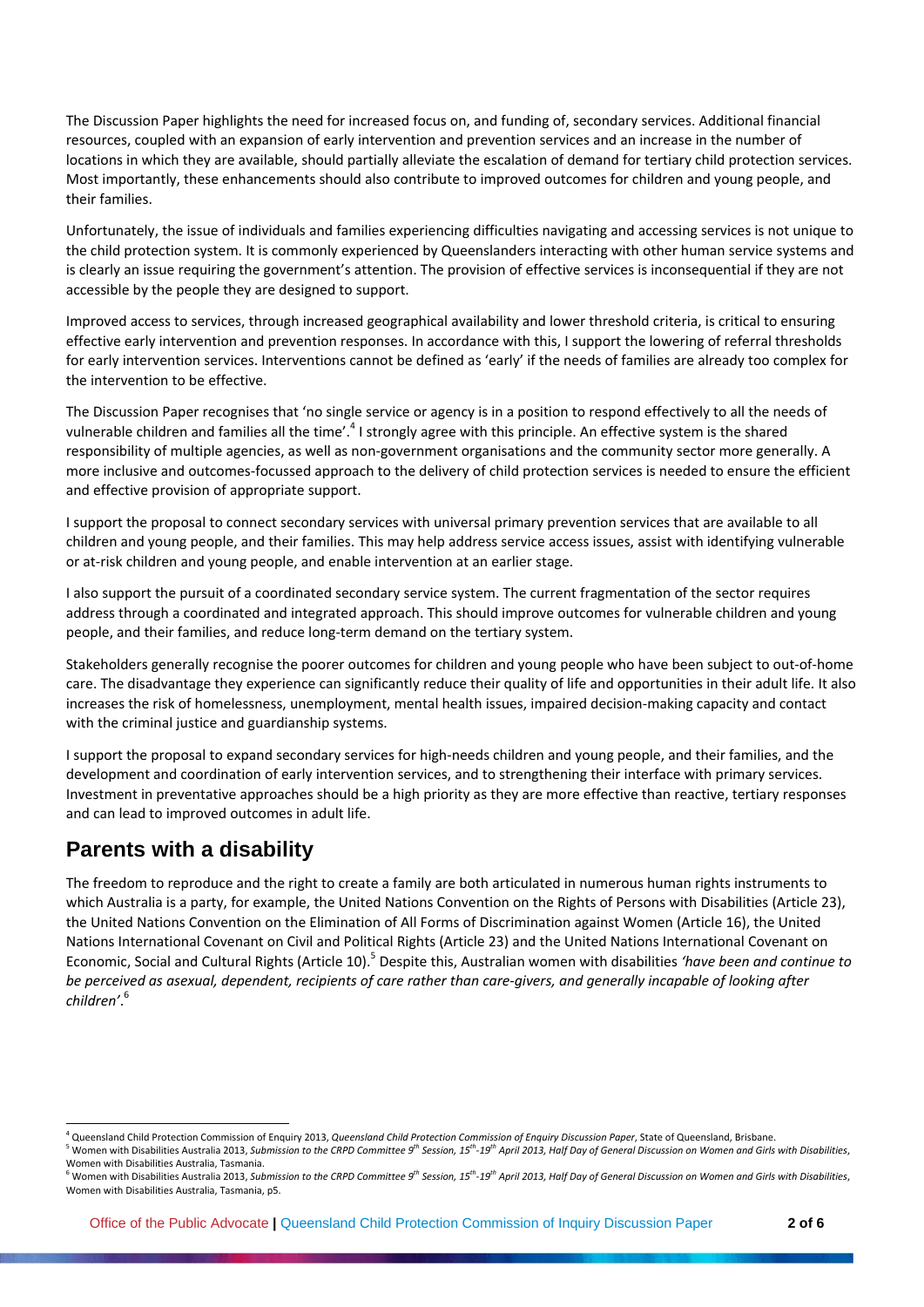The Victorian Office of the Public Advocate reported that 'a parent with a disability is up to ten times more likely than other parents to have a child removed from their care'.<sup>7</sup> Further to this, the 2012 symposium on Realising the Hopes and Dreams of *Parents with an Intellectual Disability*, sponsored by the Queensland University of Technology (QUT) and the Better Outcomes for Parents with Learning Disabilities (BOLD) network, highlighted that Queensland children were being removed from their home when their parents with an intellectual disability had a desire to continuing parenting their child, but required some support to fulfil their parenting role effectively.<sup>8</sup> The report suggested that the common tertiary response of placing children in out‐of‐home care was the result of the lack of appropriate early intervention or secondary supports available to families.

The Queensland child protection system and the framework for assessing child protection issues should acknowledge that parents with a disability may aspire to, and be capable of, being an effective parent and their ability to do so can be jeopardised by a lack of appropriate support. Investing in targeted early intervention or prevention supports may lead to better outcomes for children and young people, and their families, as well as alleviate the need for more resource-intensive tertiary service responses. Furthermore, the supports available to parents with disability need to be easily accessible and more integrated so that parents are empowered to develop the skills they need to become effective parents without being caught up in the challenge of navigating the differing human service streams in Queensland.

The provision of primary and secondary supports to assist parents with a disability effectively care for their child is aligned with Queensland's priority area of establishing and maintaining strong natural networks around people with a disability. The *Absolutely Everybody: Enabling Queenslanders with a Disability Report* recognises that people with a disability have valued roles as partners and parents. It advocates that people with a disability should be able to fulfil their roles as a partner and parent to their fullest potential, should not experience discrimination in these areas and should be effectively supported through the provision of timely information, interventions and supports.<sup>9</sup>

In the absence of a superseded strategy for Queensland, the *Absolutely Everybody: Enabling Queenslanders with a Disability Whole‐of‐Government Action Plan 2011‐14* committed the Department of Communities, Child Safety and Disability Services to 'increase the capacity of child safety and early intervention services provided to families that will support parents who have *an intellectual or cognitive disability to continue to care for their children'*<sup>10</sup> as part of a broader strategy to reduce violence, abuse, neglect and exploitation of people with a disability. It also committed the department to developing support models for parents with an intellectual disability, through consultation with universal and primary family support services, with the aim of keeping families together and strengthening the ability of parents with an intellectual disability to undertake their parenting role.

As a stand‐alone factor, the presence of a disability does not mean that a parent is unable to provide adequate care for their child, particularly when appropriate supports are in place. The issue of disability and upholding the rights of a parent with a disability can complicate child protection matters, particularly in situations involving other complex issues. It is acknowledged that a parent's disability must be factored into the assessment of child protection issues, but assessment processes should also consider what supports are needed to enhance parenting skills and maintain the family unit so that parents are not discriminated against on the basis of their disability. Further to this, the lack of available primary and secondary support available to parents with a disability appears to be in conflict with various international human rights mechanisms.

Queensland parents with intellectual disability may be able to secure some funding specifically for parenting supports through the National Disability Insurance Scheme (NDIS) once it is launched in Queensland. This is dependent on the 'rules' of the scheme, parents satisfying eligibility criteria and having their Participant Plan approved by the National Disability Insurance Scheme Agency. According to material published by the Department of Families, Housing, Community Services and Indigenous Affairs, the Agency will fund any supports that are reasonable and necessary for a person to achieve their goals. This may include a parent's goal of providing effective parenting to their child/ren.<sup>11</sup> I respectfully recommend that the Commission seek to engage with the NDIS to explore what supports may be proposed under the Scheme to assist and empower parents with disability to maintain care for their child/ren.

<sup>&</sup>lt;sup>7</sup> Office of the Public Advocate (Victoria) 2012, OPA Position Statement: The Removal of Children from their Parent with a Disability, viewed 14 March 2013,

http://www.publicadvocate.vic.gov.au/research/302.<br><sup>8</sup> Bold Network and Queensland University of Technology 2012, Symposium Report: Realising the Hopes and Dreams of Parents with an Intellectual Disability 19th and 20th *November 2012, viewed 13 March 2013,*<br>http://www.childprotectioninquiry.qld.gov.au/\_data/assets/pdf\_file/0011/175538/BOLD\_Network\_Queensland\_University\_of\_Technology\_REDACTED.pdf.

<sup>&</sup>lt;sup>9</sup> Department of Communities (Disability and Community Care Services) 2011, Absolutely Everybody: Enabling Queenslanders with a Disability, State of Queensland, Brisbane.<br><sup>10</sup> Department of Communities (Disability and Com

<sup>&</sup>lt;sup>11</sup> National Disability Insurance Scheme Bill 2012 (Cth).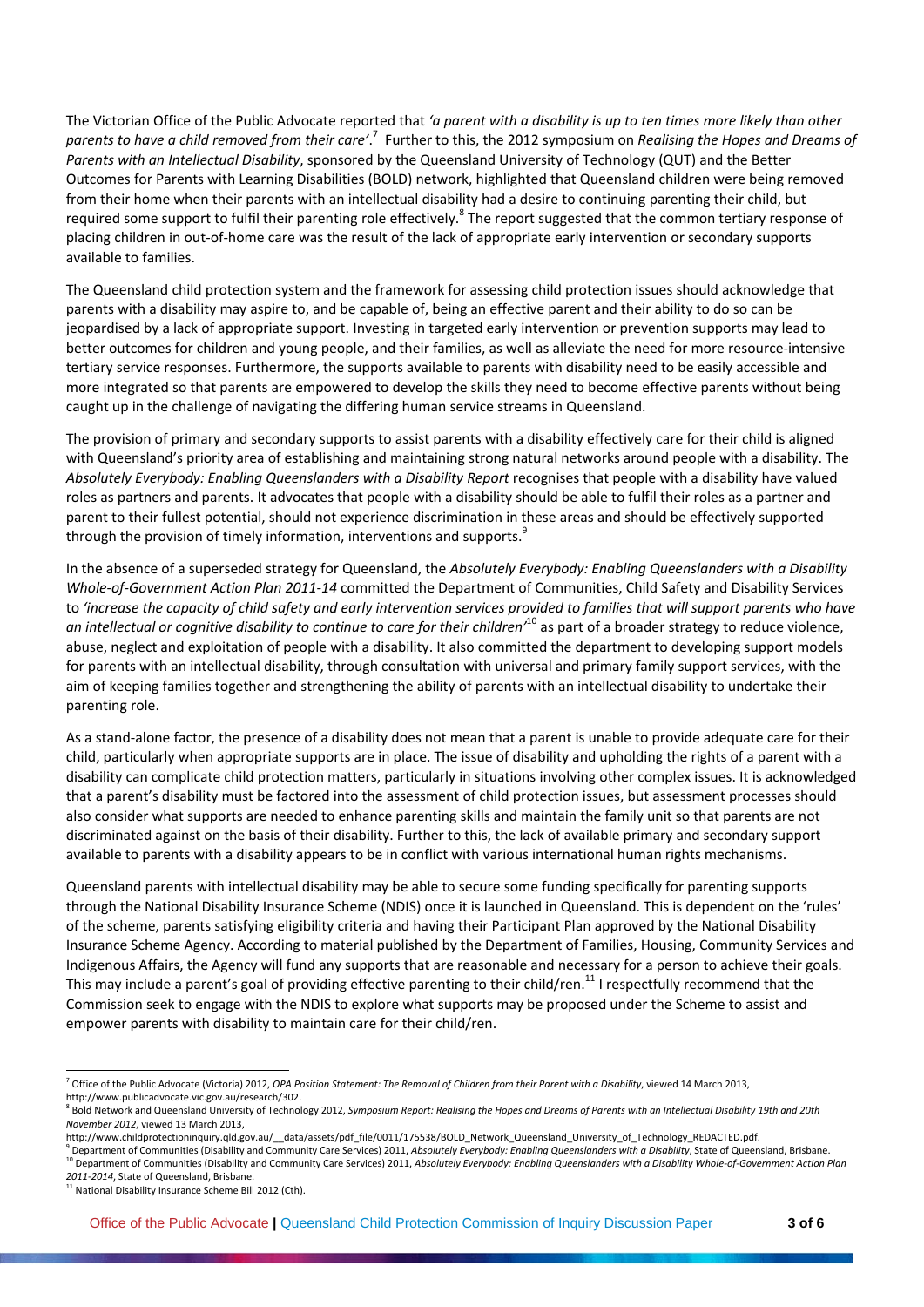Irrespective of the NDIS, there will continue to be a need for parents with an intellectual disability to access parenting support that ideally should be facilitated by the child protection system, particularly if parents are unable to access this independently and come to the attention of the child protection system with needs in this area of support. The future model for Queensland child protection should accommodate the needs of parents with an intellectual disability and provide appropriate support to preserve their family unit.

#### **Parents with impaired decision-making capacity**

The decision-making framework and processes relating to child protection issues should include an understanding of impaired decision‐making capacity for adults and how it impacts the ability to parent. A parent's impaired decision‐making capacity may be a temporary situation or could fluctuate over time.

A person may have impaired decision‐making capacity for a particular type of matter e.g. a personal, health or financial matter, which may be very specific and which may not impact on their ability to be an effective parent. In such circumstances, a person may have a court‐appointed guardian or administrator to undertake decision‐making on their behalf. As an isolated factor, having a guardian or administrator does not mean that a parent is unable to provide adequate care for their child. A parent may have an effective network of support and services to assist them to live a fulsome life and fulfil their responsibilities as a parent.

The issue of impaired decision‐making capacity can complicate decision‐making for child protection workers, particularly when other complex issues are also evident. A parent with impaired decision-making capacity can themselves be at risk of abuse, neglect or exploitation. While the impaired decision-making capacity of a parent must be taken into account when assessing child protection issues, parents lacking capacity for certain types of decisions should not be discriminated against on the basis of their diminished capacity for a particular type of matter.

The framework for assessing child protection issues should recognise the existence of guardians and administrators for parents. Further to this, child protection workers need to understand the nature of impaired decision-making capacity and should be educated on related issues so they can make informed decisions relating to families with a parent who has impaired decision-making capacity. This education should include a full understanding of the nature of impaired decisionmaking capacity and its specificity in many instances to particular areas of decision‐making that may or may not influence their capacity to be an effective and loving parent.

#### **Young people transitioning from out-of-home care**

I am increasingly concerned about the challenges encountered by young people once they have transitioned from out‐of‐ home care, particularly those with mental health issues, impaired decision-making capacity and/or a disability. The poor outcomes for young people transitioning from out‐of‐home care reflect the profile of adults with impaired decision‐making capacity. A high proportion of both cohorts have no meaningful day activity (i.e. are not employed, not attending school or post‐school education, and not accessing a supervised day activity), are socially isolated, have poor health outcomes and do not have their support needs met.

The transition from care process for young people is critical to maximising their independence and opportunities as a young adult. Young people should reasonably expect to be able to make natural life transitions from education to employment or meaningful day activity, and from their out‐of‐home care arrangement to independent living.

The Discussion Paper rightfully acknowledges that transition planning cannot make restitution for a system that has failed a young person. It is therefore essential that the best possible support is made available to children and young people, and their families, through primary, secondary and tertiary supports. The long‐term costs to the community and government of not adequately supporting young people and families outweigh the immediate investment required to enhance Queensland's child protection system.

I support the commencement of transition planning through basic skills development from 15 years of age, at minimum. Skills including meal preparation, household cleaning, managing finances and participating in part‐time employment are all practical competencies that can help prepare young people for their independent adult life, whether they live with their family or in out‐of‐home care.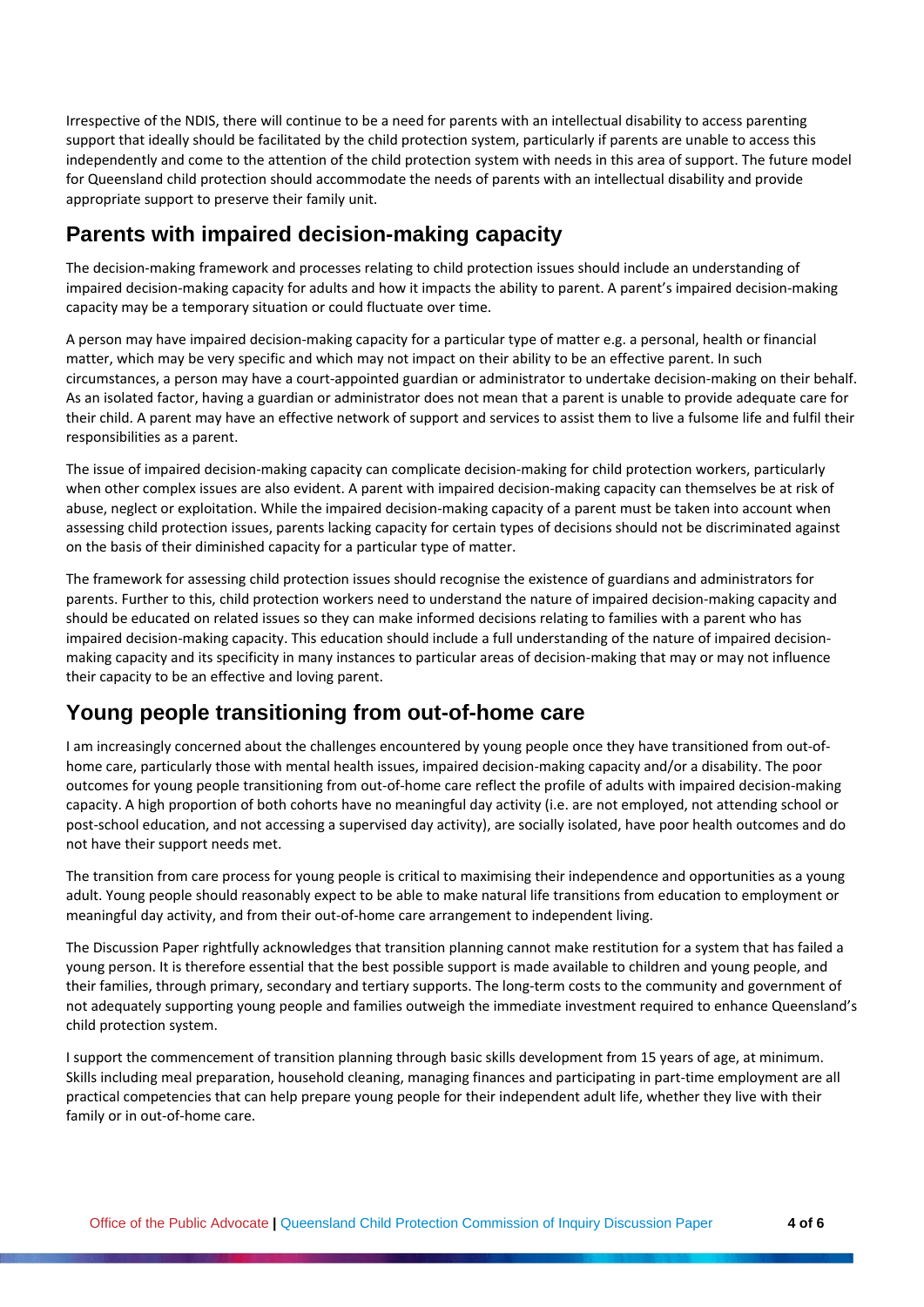Furthermore, young people should be encouraged to pursue their goals and explore employment options and/or further education opportunities. Goal‐setting should not limit a young person's aspirations and every endeavour should be made to connect the young person with opportunities that will assist them to build the skills they need to reach the goals to which they aspire.

Despite the current environment of competing fiscal demands, there should be additional resources to assist young people transition from care through gradual transition planning activities and supports until they are aged in their early to mid twenties. There is mounting evidence to support the achievement of significant long-term financial savings for government through taking a gradual, supportive approach to transitioning to independence.

It is becoming increasingly common for young adults, regardless of whether they have a disability or impaired decisionmaking capacity, who live with their family to continue receiving accommodation, domestic, financial and personal support from their family beyond the age of 18 years, up until they are able to become fully independent. This support is often required due to the pursuit of education or other qualifications, low wages for entry-level positions and the general lack of affordability of independent living. Young people who experience out-of-home care face the same challenges (and have additional vulnerabilities) in pursuing their independence. Young people who experience out‐of‐home care should not be further disadvantaged by a system that fails to recognise this natural pattern of support. There is therefore a need to examine the best way to integrate ongoing supports for young people beyond 18 years of age. Ideally these supports should extend until the young person reaches their early to mid twenties.

The Discussion Paper gave little attention to the transition needs of young people with a disability, mental health issues or complex needs. While it commented on the inadequate servicing of this cohort, the report did not offer any system enhancements or approaches to improve the transition from care for this particularly vulnerable cohort. Further consideration of the transition needs of young people with high, complex or extreme needs is required.

The Queensland child protection system cannot solely depend on the National Partnership Agreement on Homelessness to provide transitioning support to young people with high, complex or extreme needs. The need for support is greater than the scope of the partnership. In addition, the current provision of services through the partnership officially concludes in June 2014. A new National Partnership Agreement on Homelessness is under negotiation.

#### **Addressing the over-representation of Aboriginal and Torres Strait Islander Children and Young People**

I acknowledge the critical need to enhance child protection service responses to Aboriginal and Torres Strait Islander children and young people and the complexities involved in pursuing reform. The urgency to improve outcomes for Indigenous children and young people, and their families is clear.

My office has conducted a ten‐year profile of Adult Guardian clients, which showed that Indigenous Queenslanders accounted for 3% of the state's population, 6% of Queenslanders receiving specialist disability services and 13% of Queenslanders who were subject to a guardianship order and in receipt of specialist disability services (known as 'shared clients' of the Department of Communities and the Adult Guardian). Further to this, 45% of Aboriginal and Torres Strait Islander shared clients were under 30 years of age, compared to 30% of non‐Aboriginal and Torres Strait Islander shared clients.<sup>12</sup>

There are a number of contributing factors to this over-representation of Indigenous adults among shared clients, including the over-representation of young Indigenous Queenslanders in the child protection system. The young Indigenous adults who are subject to the child protection system are at high risk of entering the guardianship system. This highlights the critical importance of investing in culturally responsive and appropriate intervention at the primary and secondary levels of the child protection system.

Unfortunately, some of the systemic issues contributing to the over‐representation of Indigenous children and young people are not unique to the child protection system. Issues including an over-reliance on forensic and tertiary responses, service fragmentation, daunting and burdensome processes and culturally biased assessment tools are all evident in other Queensland service systems. This suggests a need to examine the shortfalls of government‐delivered and government‐ funded services and explore opportunities for improvement and integration within and across systems. This would enable more appropriate support to be delivered to vulnerable Queenslanders.

<sup>&</sup>lt;sup>12</sup> Office of the Public Advocate 2013, The Adult Guardian Client Profile: An Independent Analysis of Guardianship Clients and Orders made to the Adult Guardian 2000-2010, Office of the Public Advocate, Brisbane.